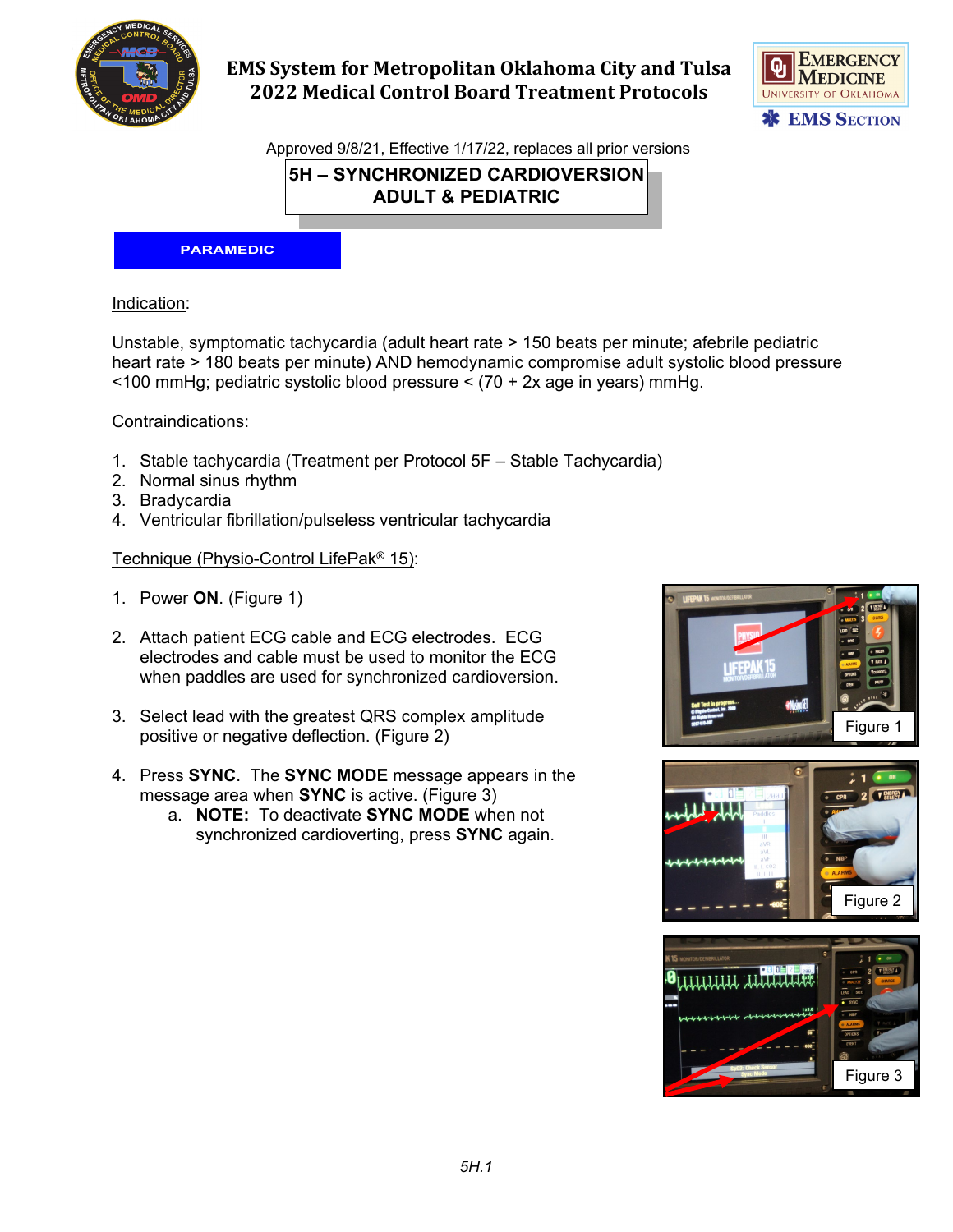

## **EMS System for Metropolitan Oklahoma City and Tulsa 2022 Medical Control Board Treatment Protocols**



Approved 9/8/21, Effective 1/17/22, replaces all prior versions **Protocol 5H: Synchronized Cardioversion, Adult & Pediatric, cont.**

Technique (cont):

- 5. Observe the ECG rhythm. Confirm that a triangle sense marker  $(\blacktriangledown)$  appears near the MIDDLE of each QRS complex. (Figure 4)
	- a. If the sense markers **DO NOT** appear or are displayed in the wrong location **(for example on the T – wave)** adjust **ECG SIZE** or select another lead. It is normal for the sense marker location to vary *slightly* on each QRS.
- 6. Connect the therapy electrodes to the therapy cable and confirm cable connection to the monitor/defibrillator. (Figure 5)
- 7. Prepare the patient's skin and apply therapy electrodes to the patient in the anterior-posterior chest wall position. (Figure 6)
- 8. Press **ENERGY SELECT** or rotate the **SPEED DIAL** to select the desired energy. (Figure 7) Per Protocol 5G – Tachycardia – Unstable, for adult synchronized cardioversion, begin at 100 joules energy. If unstable tachydysrhythmia persists, repeat synchronized cardioversion at escalating energy settings of 200 joules, 300 joules, 360 joules. For pediatric synchronized cardioversion, consult on-line medical control for treatment plan and energy settings.
- 9. Press **CHARGE**. While the monitor/defibrillator is charging a charging bar appears and a ramping tone sounds, indicating the charging energy level. When the monitor/defibrillator is fully charged, the screen displays available energy. (Figure 8)